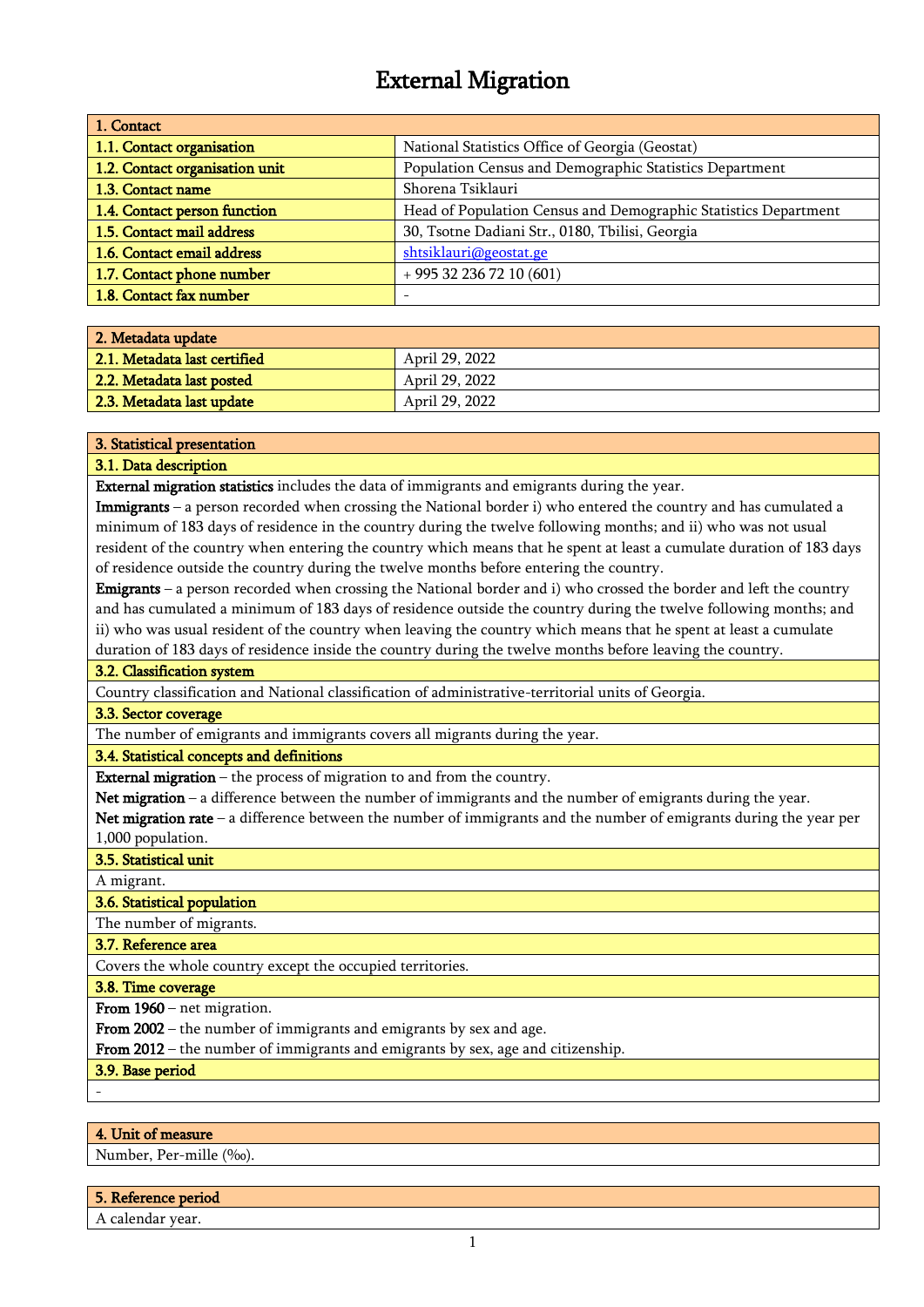#### 6. Institutional mandate

## 6.1. Legal acts and other agreements

The Law of Georgia on Official Statistics;

[https://www.geostat.ge/media/20817/latest-Law-of-Georgia\\_2018.pdf](https://www.geostat.ge/media/20817/latest-Law-of-Georgia_2018.pdf)

Statistical Work Programme (annual);

<https://www.geostat.ge/en/modules/categories/307/statistical-work-programme>

Charter of the National Statistics Office of Georgia.

https://www.geostat.ge/media/20845/10%2Csaqstatis-konsolidirebuli-debuleba.pdf

## 6.2. Data sharing

Memorandum of Cooperation between the Ministry of Environmental Protection and Agriculture of Georgia and the National Statistics Office of Georgia.

## 7. Confidentiality

## 7.1. Confidentiality – policy

- 1. The Law of Georgia on Official Statistics:
	- •According to the article 4 of the law individual data collected by statistical agencies for statistical compilation, whether they refer to natural or legal persons, are to be strictly confidential and used exclusively for statistical purposes.
	- •According to the article 28 (Observing Confidentiality of Statistical Data) of the law 1. The data collected for the purpose of producing official statistics shall be confidential if it allows for identification of observation unit or r it is possible to identify such data through it. 2. The confidential statistical data shall not be issued or disseminated or used for a non-statistical purpose but for the exceptions envisaged by the Georgian legislation. 3. When producing the official statistics, it is obligatory to destroy or store separately the identity data including the questionnaires containing such data and used for statistical surveys according to the rules defined in the Georgian legislation.
	- •According to the article 29 (The Obligations and Responsibilities of the Employees of the Geostat) of the law the confidential statistical data collected and processed for the purpose of statistical survey shall not be used or disseminated by the employees of the units of the Geostat. [https://www.geostat.ge/media/20817/latest-Law-of-Georgia\\_2018.pdf](https://www.geostat.ge/media/20817/latest-Law-of-Georgia_2018.pdf)
- 2. Data Confidentiality Policy at Geostat [https://www.geostat.ge/media/20860/Data-Confidentiality-Policy-at-Geostat\\_En.pdf](https://www.geostat.ge/media/20860/Data-Confidentiality-Policy-at-Geostat_En.pdf)
- 3. Public Use Microdata Dissemination Policy at Geostat [https://www.geostat.ge/media/20862/Microdata-Dissemination-Policy\\_Eng.pdf](https://www.geostat.ge/media/20862/Microdata-Dissemination-Policy_Eng.pdf)
- 4. The Law of Georgia on Personal Data Protection https://matsne.gov.ge/en/document/view/1561437?publication=9

## 7.2. Confidentiality – data treatment

- •Confidentiality guidelines.
- •Written undertakings by an employee of Geostat on ensuring confidentiality of gained/collected data as a result of official duties.

## 8. Release policy

## 8.1. Release calendar

Data dissemination dates are defined according to the Advance release calendar, which is available on the website of Geostat and publicly accessible.

8.2. Release calendar access

<https://www.geostat.ge/en/calendar>

## 8.3. User access

All users have the equal access to the statistical data simultaneously.

## 9. Frequency of dissemination

Annual (final) data are published once a year.

## 10. Accessibility and clarity

## 10.1. News release

The press release is the official publication on migration data, which is published electronically once a year in Georgian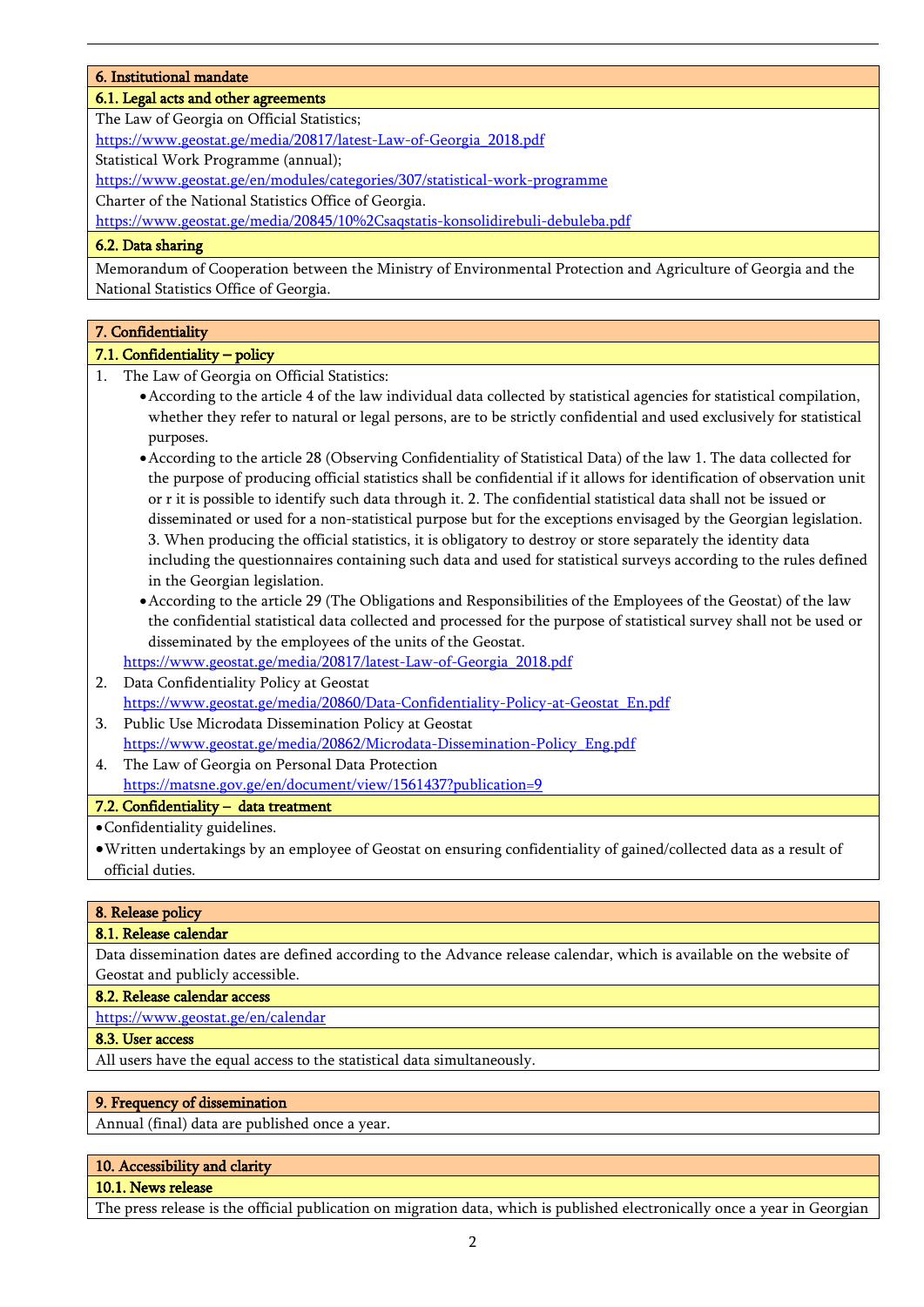and English:

<https://www.geostat.ge/en/news?year=&month=04&category=9>

## 10.2. Publications

Statistical publication "Demographic Situation in Georgia" is published electronically once a year in Georgian and English:

<https://www.geostat.ge/en/single-categories/114/population>

## 10.3. On-line database

The data is published on the Geostat website in the PC-Axis database:

<http://pc-axis.geostat.ge/PXWeb/pxweb/en/Database/>

## 10.4. Micro-data access

## 10.5. Other

-

-

Demographic Portal:

http://database.geostat.ge/pyramid/index.php?lang=en

#### 10.6. Documentation on methodology

The methodology documentation is available on the Geostat website:

<https://www.geostat.ge/en/modules/categories/124/methodologia-population-census-and-demography>

#### 10.7. Quality documentation

## 11. Quality management

## 11.1. Quality assurance

To ensure the quality of the statistical processes and products Geostat follows Article 4 – Basic principles of official statistics – of the Law of Georgia on Official Statistics, as well as the European Statistics Code of Practice, the UN Fundamental Principles of Official Statistics and Quality Assurance Framework of the European Statistical System (QAF).

## 11.2. Quality assessment

Methodology and Quality Management Division of Geostat, along with the sectoral departments, is responsible for the quality of the produced statistical products and processes. The Division carries out quality audit of statistical processes and assesses the risks associated with production of statistical data. Geostat has developed policy documents, guidelines and standard routine descriptions. These documents ensure the standardization of statistical processes and products and the establishment of a unified quality assurance system.

#### 12. Relevance

## 12.1. User needs

Main users are: State bodies, Local and international experts and researchers, Students, International Organizations (IOM, UN, EUROSTAT, WHO, etc.), NGO's, Media, citizens.

Mainly used for: Analysing demographic situation of the country to prepare documents, issues, presentations and more. 12.2. User satisfaction

In October 2019, user satisfaction survey was conducted, the target of the survey was to analyze the assessment of quality of statistical data by users and explore ways to improve user services. The survey report is available on the website of Geostat (in Georgian):

[https://www.geostat.ge/ka/single-news/1746/statistikuri-informatsiis-momkhmarebelta-kmaqofilebis-gamokvleva-](https://www.geostat.ge/ka/single-news/1746/statistikuri-informatsiis-momkhmarebelta-kmaqofilebis-gamokvleva-2019-tseli)[2019-tseli](https://www.geostat.ge/ka/single-news/1746/statistikuri-informatsiis-momkhmarebelta-kmaqofilebis-gamokvleva-2019-tseli)

## 12.3. Completeness

The following data are available by age, sex, and citizenship.

## 13. Accuracy and reliability

## 13.1. Overall accuracy

#### 13.2. Sampling error

-

-

-

## 13.3. Non-sampling error

14. Timeliness and punctuality